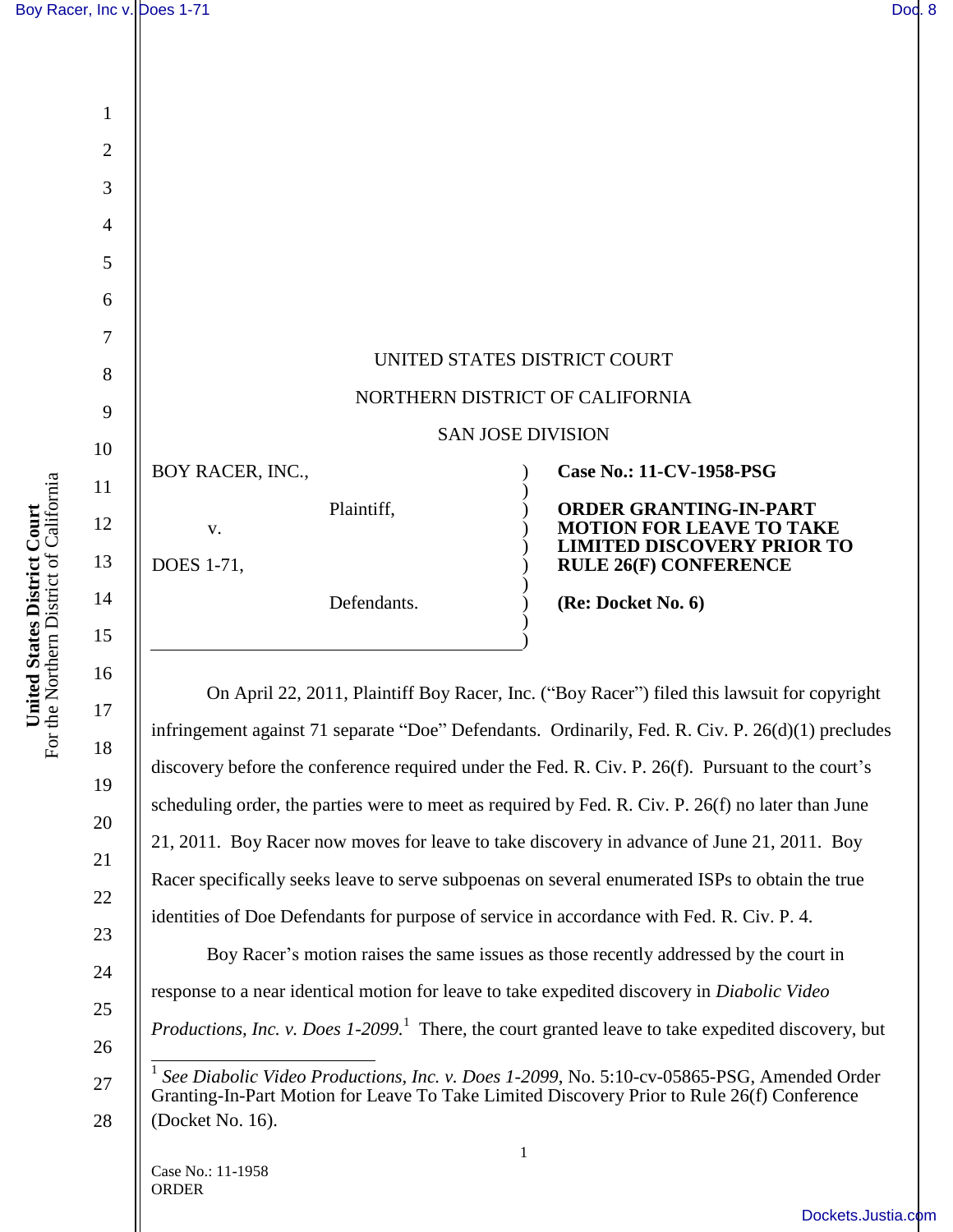1

2

3

4

5

6

7

8

9

10

11

12

13

14

15

16

17

18

19

20

21

22

23

24

25

26

27

28

only as to Doe 1. As to Does 2 through 2,099, the court severed Does 2 through 2,099 and ordered the claims against Does 2 through 2,099 reassigned to an Article III judge. The court further recommended that the claims against Does 2 through 2,099 be dismissed without prejudice and, if refiled within 20 days, deemed continuation of the original action for purposes of the statute of limitations.

The court sees no reason to treat Boy Racer's motion in this case any differently. Accordingly, Boy Racer's motion therefore is GRANTED, but only as to Doe 1 and as follows.

IT IS HEREBY ORDERED that Boy Racer is allowed to serve immediate discovery on Doe 1's ISP listed in Exhibit A to the Complaint by serving a Rule 45 subpoena that seeks information sufficient to identify Doe 1, including the name, addresses, telephone numbers, and email addresses of Doe 1. Boy Racer's counsel shall include a copy of this order.

IT IS FURTHER ORDERED that the ISP will have 30 days from the date of service upon it to serve Doe 1 with a copy of the subpoena and a copy of this order. The ISP may serve Doe 1 using any reasonable means, including written notice sent to Doe 1's last known address, transmitted either by first-class mail or via overnight service. The ISP and Doe 1 each shall have 30 days from the date of service to file any motions in this court contesting the subpoena (including a motion to quash or modify the subpoena). If that 30-day period lapses without Doe 1 or the ISP contesting the subpoena, the ISP shall have 10 days to produce to Boy Racer the information responsive to the subpoena with respect to Doe 1.

IT IS FURTHER ORDERED that the ISP shall not assess any charge to Boy Racer in advance of providing the information requested in the subpoena, and that the ISP that receives a subpoena and elects to charge for the costs of production shall provide a billing summary and cost reports that serve as a basis for such billing summary and any costs claimed by the ISP.

IT IS FURTHER ORDERED that the ISP shall preserve all subpoenaed information pending the ISP's delivering such information to Boy Racer or the final resolution of a timely filed and granted motion to quash the subpoena with respect to such information.

Case No.: 11-1958 ORDER

2